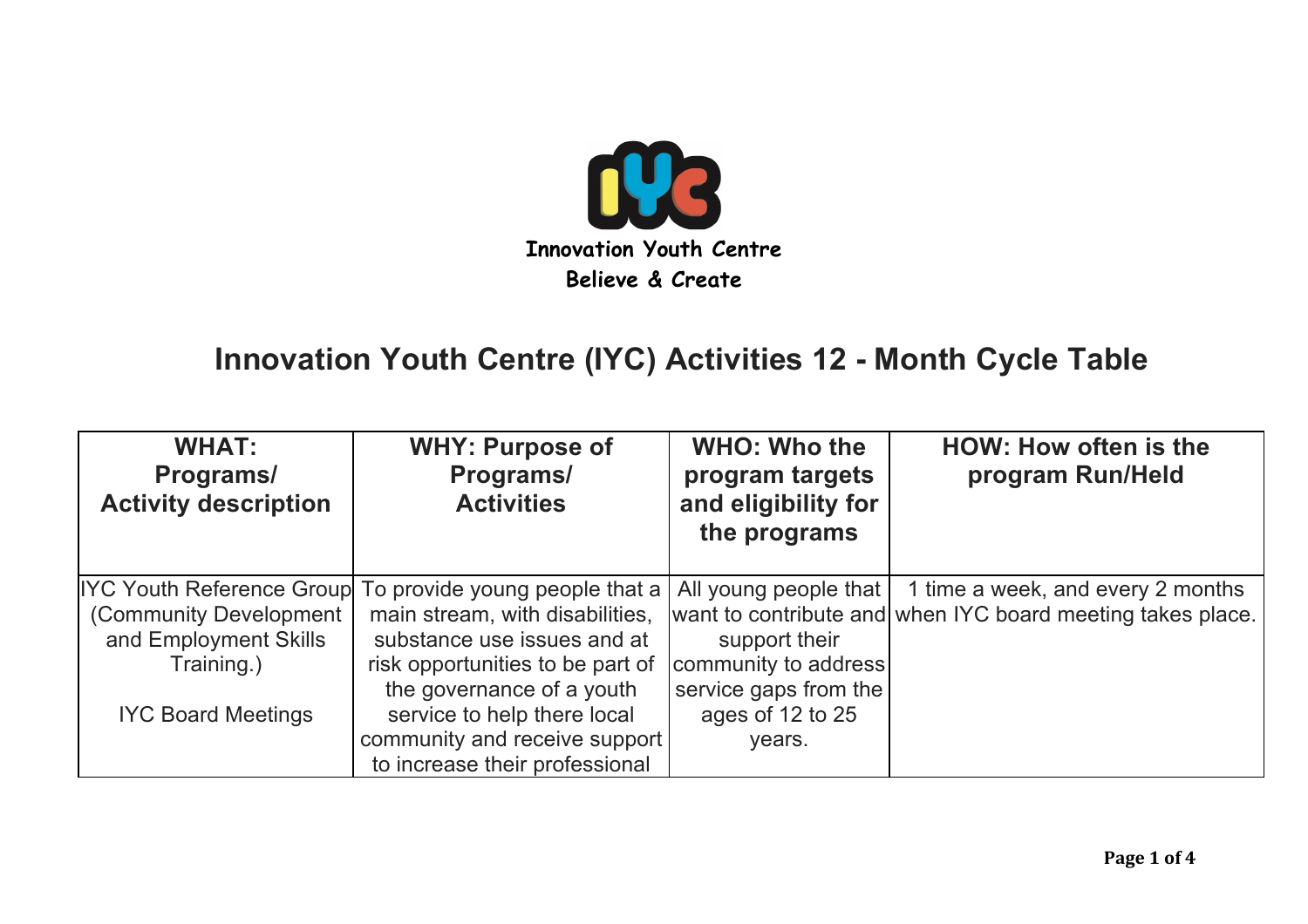|                                                                                                                                                                                                                             | development to build more skills<br>to gain employment.                                                                                                                                                                                                                                                                               |                                                                                                                                                                            |                                                     |
|-----------------------------------------------------------------------------------------------------------------------------------------------------------------------------------------------------------------------------|---------------------------------------------------------------------------------------------------------------------------------------------------------------------------------------------------------------------------------------------------------------------------------------------------------------------------------------|----------------------------------------------------------------------------------------------------------------------------------------------------------------------------|-----------------------------------------------------|
| <b>IYC Professional</b><br>Stakeholder and<br>Partnership network.<br>Partnership & Stakeholder<br>booking IYC space to run<br>Services and Programs<br><b>Structured &amp; Unstructured)</b><br>IYC youth network meetings | <b>Community service</b><br>organizations, schools,<br>employment services, police,<br>LGA, DHHS that work with<br>young people to work together<br>to address service gaps in local<br>area and not double up on<br>service delivery. A percentage<br>of stakeholders will use and<br>book IYC to run their service<br>and programs. | Targeting community<br>services and key<br>stake holders in local<br>LGA to work with one<br>another to share ideas<br>and resources.                                      | The network meeting will run every 4<br>to 6 weeks. |
| <b>IYC Drop In Program</b><br>(Structured & Unstructured)                                                                                                                                                                   | To engage dis – engage young<br>people to a service that is safe<br>and free to then be linked to<br>other structured service at IYC.<br>The Drop In program will have<br>an element of personal<br>development programs (i.e.<br>Rock and Water) and guest<br>speaker running events,<br>services and programs.                      | All young people that<br>want to engage in a<br>service to link them to<br>others service and<br>create positive social<br>networks from the<br>ages of 12 to 25<br>years. | 3 times a week.                                     |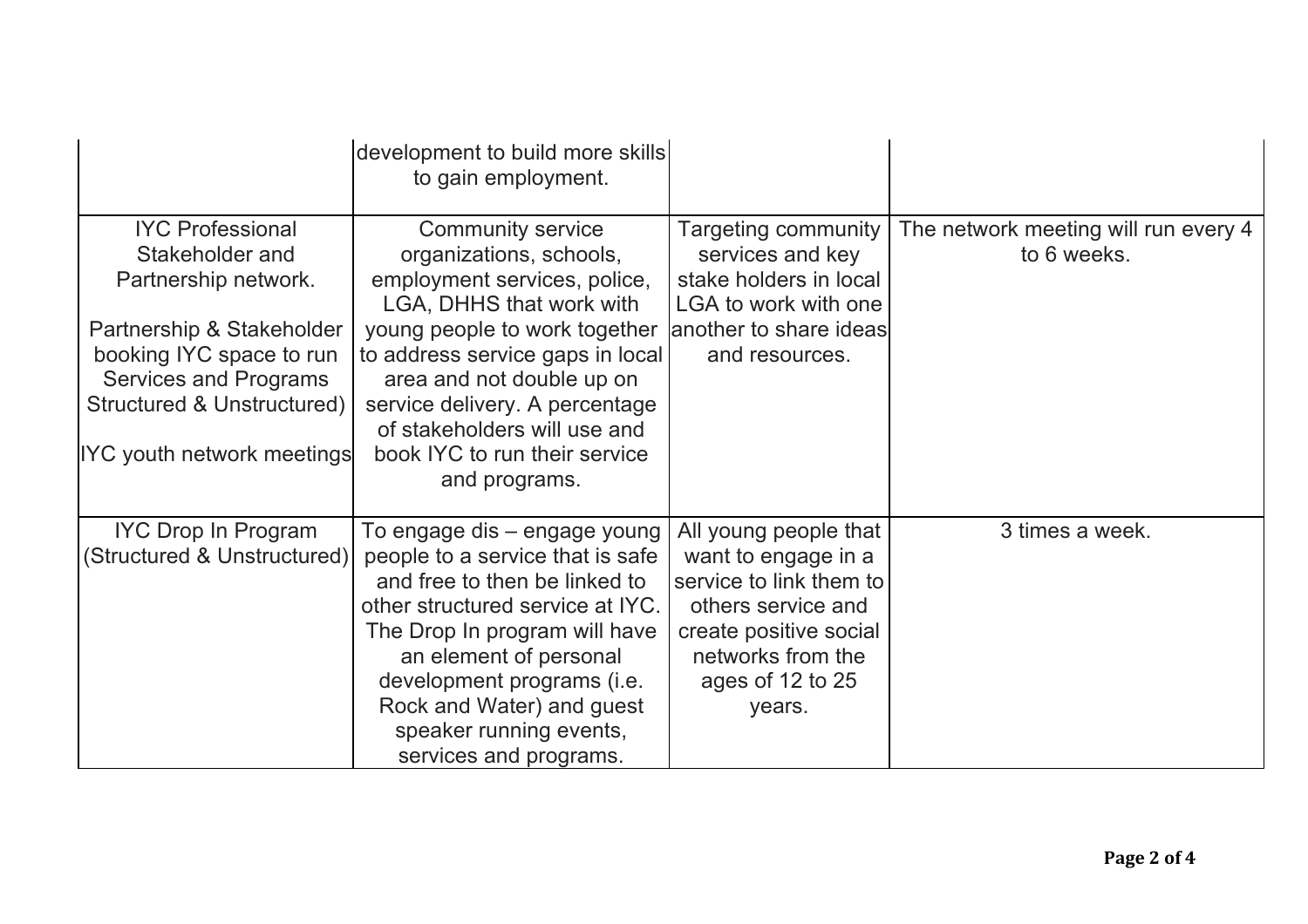| <b>Student Placements - Work</b><br>Experience studying<br><b>Community Service Work.</b><br>Example Youth Work,<br><b>Community Development,</b><br><b>Community Services, Drug</b><br>& Alcohol, Mental Health & | <b>Work Placement Experience</b><br>community services at TAFE<br>and University level.<br>To advance their skills and<br>experience in community<br>services work and support IYC                                              | Students undertaking<br>services at TAFE and<br>University level. | 3 to 6 student placement at one time<br>Students undertaking courses in courses in community working at IYC on daily basis. Student<br>placements a average of 200 hours. |
|--------------------------------------------------------------------------------------------------------------------------------------------------------------------------------------------------------------------|---------------------------------------------------------------------------------------------------------------------------------------------------------------------------------------------------------------------------------|-------------------------------------------------------------------|---------------------------------------------------------------------------------------------------------------------------------------------------------------------------|
| Counseling, Disability<br>Course.                                                                                                                                                                                  | and staff.                                                                                                                                                                                                                      |                                                                   |                                                                                                                                                                           |
| and Referral                                                                                                                                                                                                       | Youth Support, Information To provide at-risk and not at risk All young people aged<br>youth additional support and  12 to 25 need support.<br>information with issues they a<br>face by through a case<br>management approach. |                                                                   | Daily                                                                                                                                                                     |
| IYC open day and events.                                                                                                                                                                                           | IYC youth reference group in<br>partnership with stake holders<br>organize and host an IYC open<br>with a theme to promote the<br>service once a year.                                                                          | <b>IYC</b> youth reference<br>group members and<br>stakeholders.  | 1 time a year for events. Meeting 1<br>time a week 2 months before open<br>day event                                                                                      |